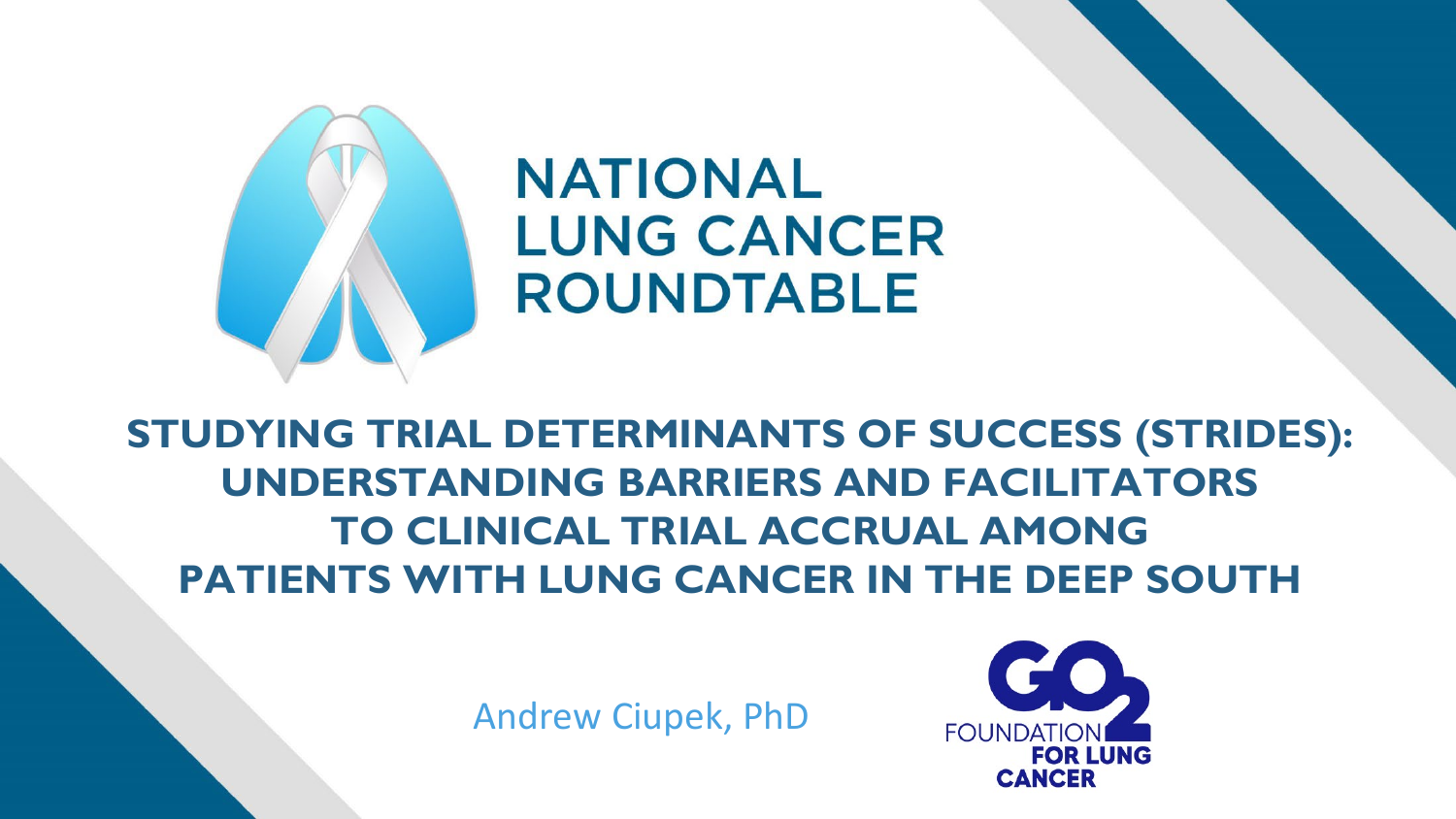## **Underrepresentation in Clinical Trials Remains an Issue**

Rates of participation for some racial/ethnic groups are much lower than others.

The percentages for clinical trials participation are: 1

3% ሐ% 7% **Black** Asian Hispanic **White** Americans Americans **Americans** Americans https://acsjournals.onlinelibrary.wiley.com/doi/full/10.1002/cncr.28168 Only 6% to 8% of people with lung cancer participate in clinical trials2 In trials leading to immunotherapy approvals only 4% of participants were black<sup>3</sup>

1: Kwiatkowski, K, et al, 2013; 2: Unger, et al, 2019 ; 3: Nazha, B, et al, 2019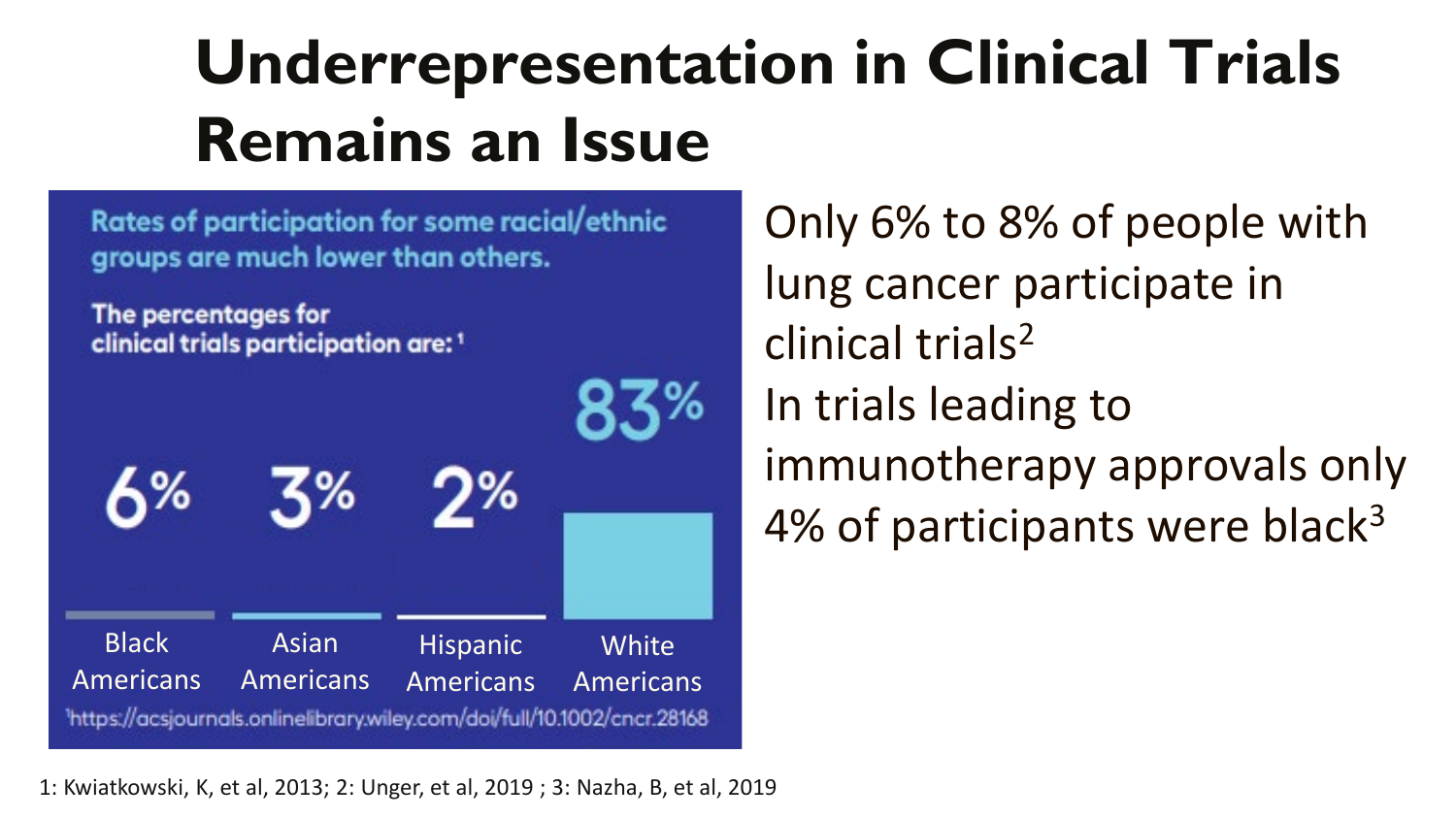### **A Multi-Disciplinary, Team-Based Approach**





*Jennifer C. King, PhD Chief Scientific Officer*

*Andrew Ciupek, PhD Manager, Clinical Research*

### *GO2 Foundation for Lung Cancer University of Alabama at Birmingham*



*Monica L. Baskin, PhD Associate Director, Community Outreach and Engagement*



*Soumya Niranjan, PhD Assistant Professor*



*Nagla Abdel Karim, MD, PhD Director, Thoracic Oncology*

### *Augusta University Vanderbilt University Medical Center*



*Melinda C. Aldrich, PhD, MPH Associate Professor*



*Christine M. Lovly, MD, PhD Associate Professor of Medicine*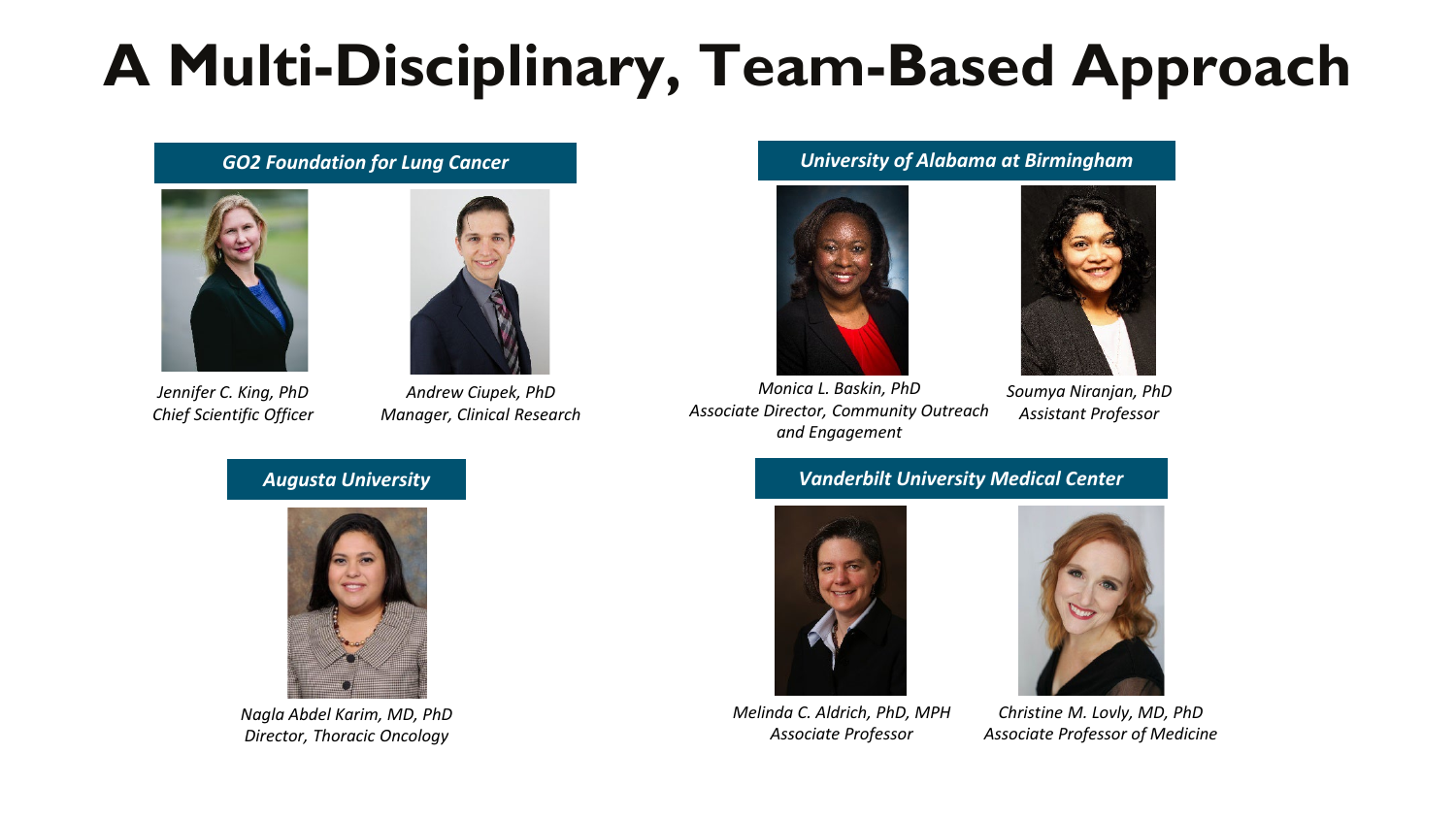## **Initial Development of Culturally Relevant Educational Resources**



- Initial development with Office of Community Outreach and Engagement at University of Alabama at Birmingham
- Pilot distribution at Cancer Center and Birmingham VA
- Materials available now for broader distribution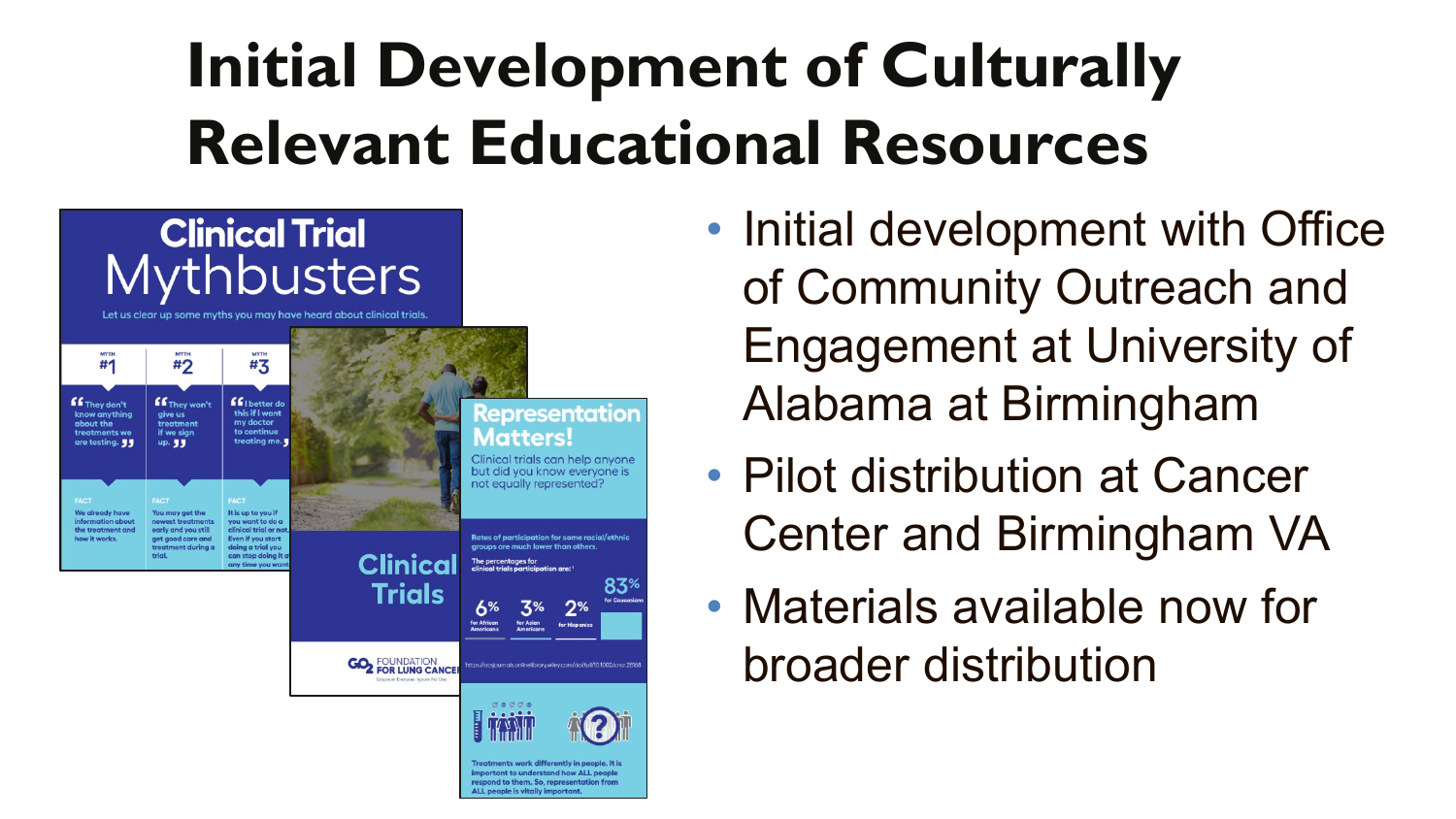## **A Mixed-Methods Approach with Multi-Level Interventions**



Individual interviews with sub-sets of Respondents for further exploration

### **Patients**

- Validated Scales: medical mistrust, fatalism, discrimination, cultural concordance, trials knowledge
- Experiences with trials, patient/doctor communication, educational preferences

### Clinicians/Coordinators

- Clinical trials recruitment workflow, diverse recruitment efforts /barriers
- Training/resource preferences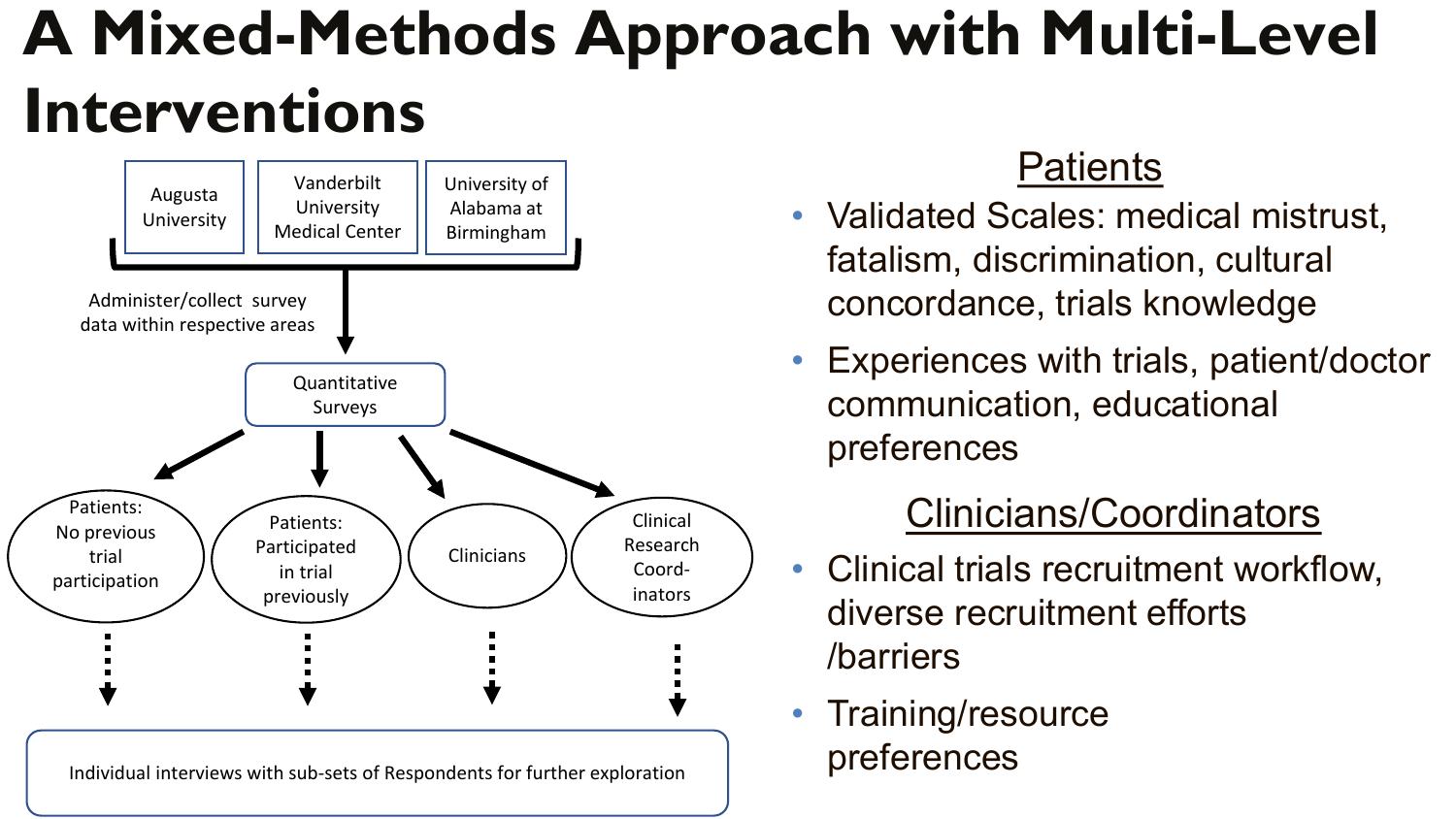# **Grounding in Community Feedback**

Design of study items incorporated community member feedback sessions Advisory sessions have already identified initial themes of importance

- $\triangleright$  Importance of caregivers in trial decision process
- $\triangleright$  Difficult attribution of experiences in medical system
- $\triangleright$  Comfort with self-advocating
- $\triangleright$  Trial logistics and timing as barriers